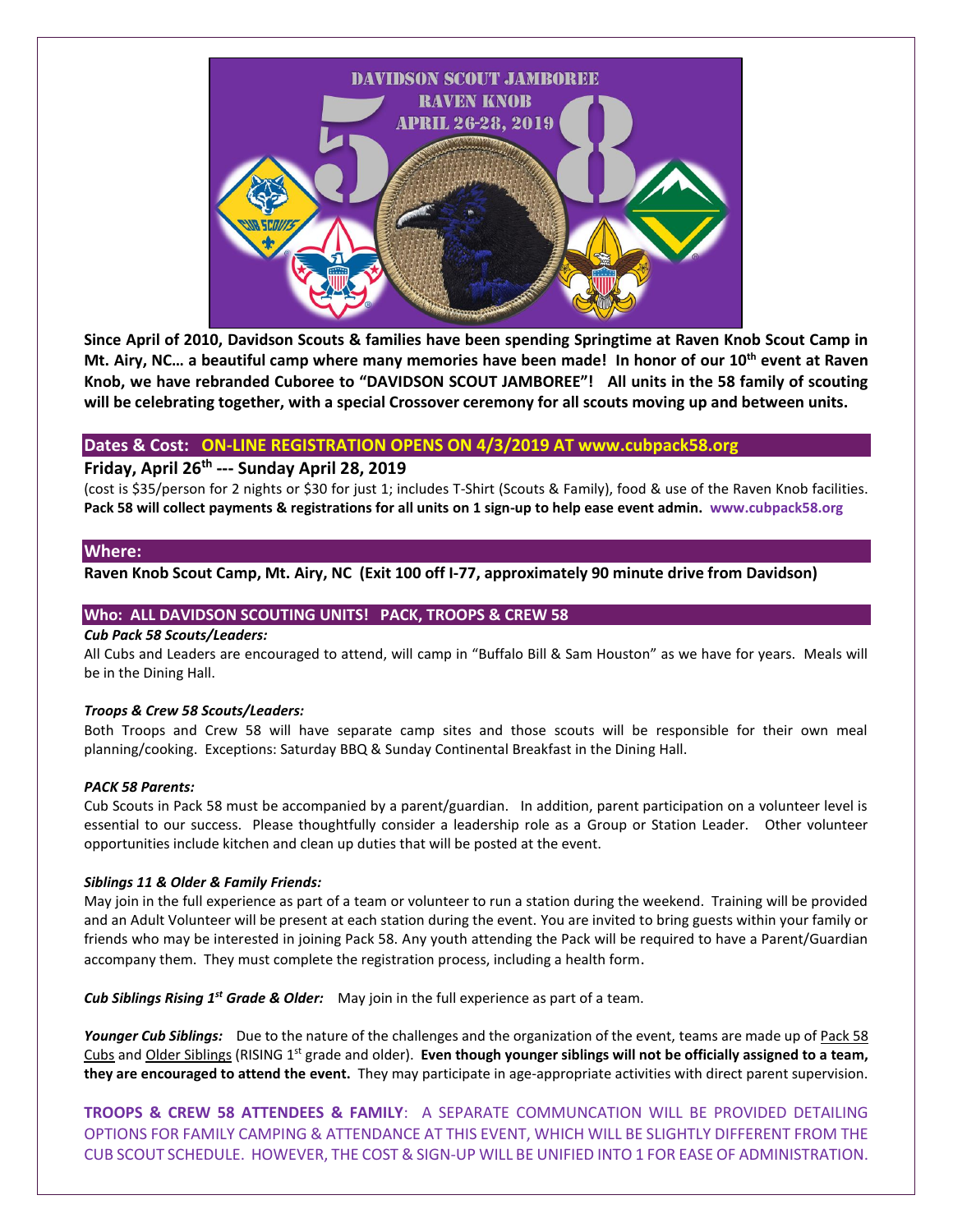

### **DAVIDSON SCOUT JAMBOREE SCHEDULE: PACK 58 ONLY! Combined Pack/Troops/Crew events in Purple**

| Friday, April 26, 2019  |                                                                     |  |
|-------------------------|---------------------------------------------------------------------|--|
| $4:30 - 8:00 \text{pm}$ | Arrival, Registration, Camp Set up                                  |  |
|                         | Please eat before you arrive or plan for your own dinner on campus. |  |
| 8:30 <sub>pm</sub>      | Campfire and S'mores                                                |  |
| 9:30 <sub>pm</sub>      | Lights out (ALL QUIET AT 10:00)                                     |  |

| Saturday, April 27, 2019           |                                                                   |  |
|------------------------------------|-------------------------------------------------------------------|--|
| 7:00am                             | Reveille (Coffee will be available by 7:15 in the dining hall)    |  |
| 7:30am                             | Flag ceremony - in front of dining hall                           |  |
| $7:45 - 8:15$ am                   | Breakfast - (Dining hall) Announcements at 8:00                   |  |
| $8:15 - 8:30$ am                   | Pack 58 Patrol Assignments                                        |  |
| $8:30$ am - $8:45$ am              | Patrol Send-Off (Parade Ground) : Introduction and Event Kick-off |  |
| 8:50am - 11:30am                   | Rotating groups Raven Knob Challenge Hike                         |  |
| $11:30$ am - $12:15$ pm            | Lunch in Dining Hall                                              |  |
| $12:30 \text{pm} - 3:30 \text{pm}$ | <b>Scout Spirit Scavenger Hunt (ALL units of 58)</b>              |  |
| $3:30$ pm – 5pm                    | Free time & Change into Class A                                   |  |
| $5:30$ pm $-7:30$ pm               | <b>BBQ Picnic at OA Arena (by lake)</b>                           |  |
| $7:30 \text{pm} - 9:00 \text{pm}$  | <b>CAMPFIRE PROGRAM</b>                                           |  |
| 10:00pm                            | Lights out                                                        |  |

| Sunday, April 28, 2019 |                                                               |  |
|------------------------|---------------------------------------------------------------|--|
| 8:00am                 | <b>Continental Breakfast (all Scouts welcome)</b>             |  |
| $9:00 - 10:00$ am      | A Scout is Reverent: Interfaith Worship Service (Dining Hall) |  |
| 10:00am - 11:00am      | <b>Camp Clean Up / Tear Down / Dismissal</b>                  |  |

### **Davidson Scout Jamboree:**

Pack 58 Cub Scouts, parents & siblings will be grouped in to 5 patrols to spend the day together. The annual hike up Raven Knob will be in the morning, along with preliminary practice for the evening skit.

Each Patrol will seek Scout "tokens" during the day, one for each point of the Scout Law. Scouts & siblings will be issued a carabiner to clip these do as they are earned. In the afternoon, we will welcome members of Troop 58 (both the boys & girls Troop) and Venture Crew 58. A Scout is Friendly, so we will meet older Scouts, get to know them and have them join in our adventure. Our Day will culminate in a big BBQ at the site of OA Arena on the shores of Lake Sabotta. We will enjoy fellowship and good eats together, followed by a fun-filled Campfire in the OA Arena.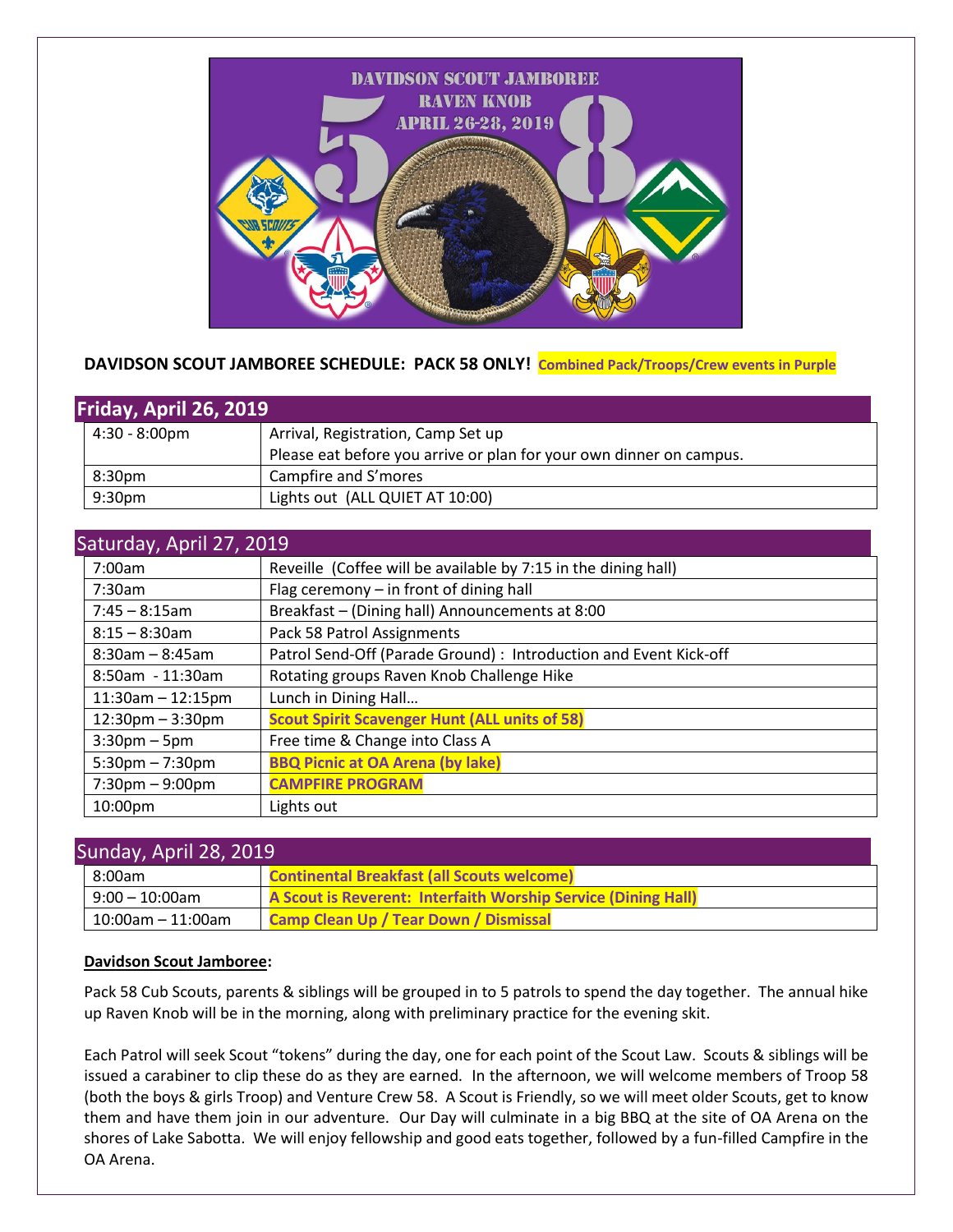

# **Dining and Accommodations for Cubs & Cub Families**

# **Meal Plan: CUB SCOUT FAMILIES ONLY**

- S'mores will be offered Friday evening. Please be sure to eat dinner before you arrive at Raven Knob or bring your dinner with you.
- Saturday meals and Sunday breakfast will be provided by the Pack. Our menu plan is not yet confirmed; please check back later in April.
	- − Saturday Breakfast: TBD
	- − Saturday Lunch: TBD
	- − Saturday Snack: chips and fresh fruit
	- − Saturday Dinner: BBQ (TBD)
	- − Sunday Breakfast: cereal, fresh fruit, yogurt
- We will do our best to provide a diverse meal plan. **If you have dietary restrictions, you are welcome to bring additional food items or meal alternatives.** These items must be stored in the kitchen. You will be responsible for preparing special meals that require prep/cooking.

# **Accommodations: CUB SCOUT FAMILIES ONLY**

Raven Knob Scout Reservation is a gorgeous campus for our Pack and Troops to enjoy a wonderful weekend mountain get-away. Facilities include outdoor latrines and showers, so you should consider this a *rustic* camping experience. To learn more about Raven Knob, visit - [http://www.ravenknob.com.](http://www.ravenknob.com/)

Camping at Raven Knob is optional, but highly encouraged. *Tents* will be made available for those who do not have one. *Platform tents* are also an option at Raven Knob. Platform tents are canvas tarps over a raised wooden platform. Cots come with the platform tents, so all you need to bring is a sleeping bag and pillow. Note that Platform tents are not completely enclosed, so if full enclosure is important to you, you should plan to tent camp.

You opt to only attend the event on Saturday. If so, plan to arrive at Raven Knob by 8:30am and stay through the campfire ceremony that is the highlight of the day! Late arrivals need to report to the dining hall to check in. If you will arrive after 10am, let Rob Dellinger know. 704-763-7083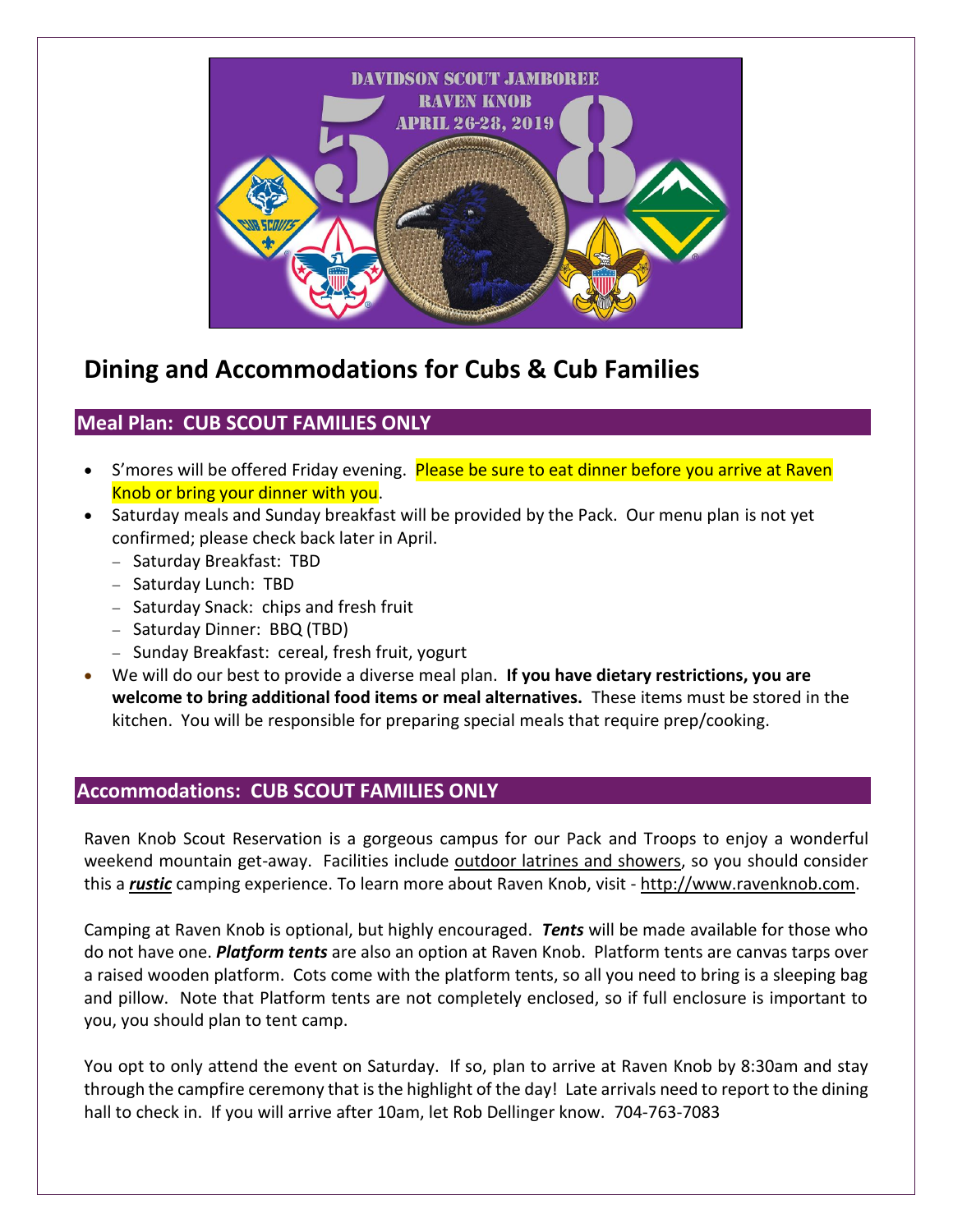

# **What to Bring…. REQUIRED:**

- Sleeping Bag & Pillow (*Platform Tent Camping*)
- Sleeping Bag, Pillow, Sleeping Pad, Tent & Ground Cover *(Standard Tent Camping*)
- Flash Light for each attendee
- Lantern (Propane or Battery Operated) for campsite lighting
- Camp chairs and/or picnic blanket
- Personal Toiletries (Outdoor Latrines and Hot Showers are near the campsite)
- **A gallon of water for your family for your campsite**
- Day pack to hold water bottle, lunch, personal gear while hiking between stations on Saturday
- Rain gear
- Sunscreen, bug spray
- **Refillable Water Bottle**

# **What to Bring… Clothing:**

Friday – Pack 58 T-shirt with SCOUT shorts or pants Saturday – RAVEN KNOB T-Shirt (provided at registration or Dining Hall) and SCOUT shorts or jeans Saturday Night – Full "Class A" Uniform for BBQ & Campfire Sunday Morning – Full "Class A" Uniform for Worship Service

Weather report will be provided the week of the event. We are in the mountains, and you can anticipate cooler weather than we have at home. Bring clothes that you can layer including some long sleeved tshirts, pullovers, long pants, windbreaker/jacket, hat. Bring an extra change of clothes beyond what you plan to wear and extra socks (just in case), and don't forget to bring your PJs!

# **What to Bring… Optional:**

- Extra blankets (for warmth and/or picnicking)
- Extra snacks or beverages for the campsite
- Cooler (Bring your own ice, additional ice available in the dining hall)
- Soccer ball, Frisbee, footballs for downtime play
- Camera **(CELL PHONE COVERAGE IS VERY SPOTTY)**

**Personal Electronics such as video game players, laptops, radios/MP3s, mini TVs are strictly prohibited at the event…. The point is to unplug… that includes adults!**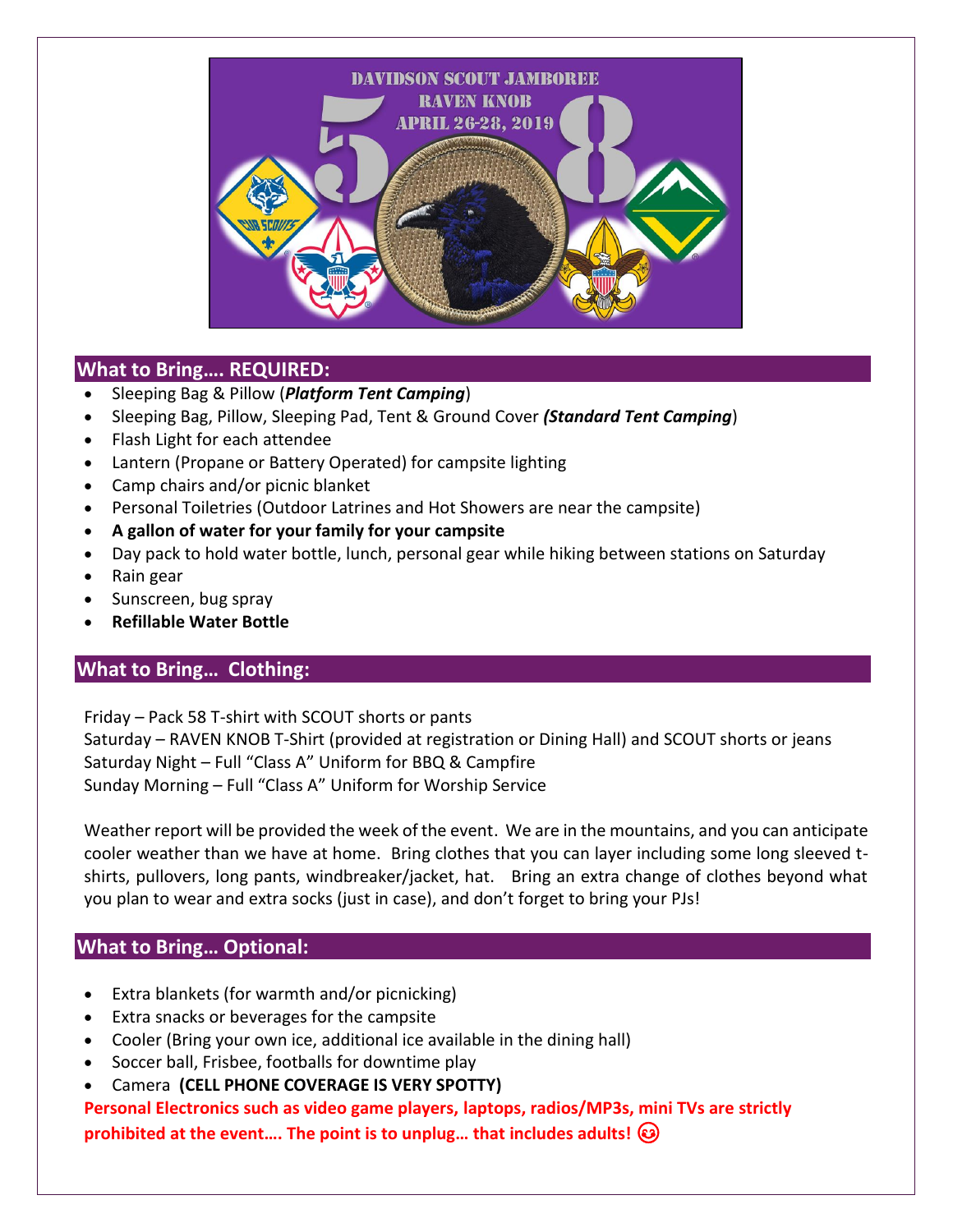

# **Directions to Raven Knob…**

**Camp Raven Knob 266 Raven Knob Road Mt. Airy, NC 27030**

### **Estimated Travel time from Lake Norman area: 1 hour 15 minutes**

- Take I-77N to Exit 100.
- Turn left / west at Exit 100 on HWY 89
- Go 3.7 miles and turn slightly left on to LADONIA CHURCH RD
- Go 2.8 miles and turn left on to BLEVINS STORE RD
- Stay straight to RAVEN KNOB ROAD

Once you enter the facility gates, bear to the **LEFT** and travel down this road following the **Pack 58** directional signs. A check-in station will be visible.